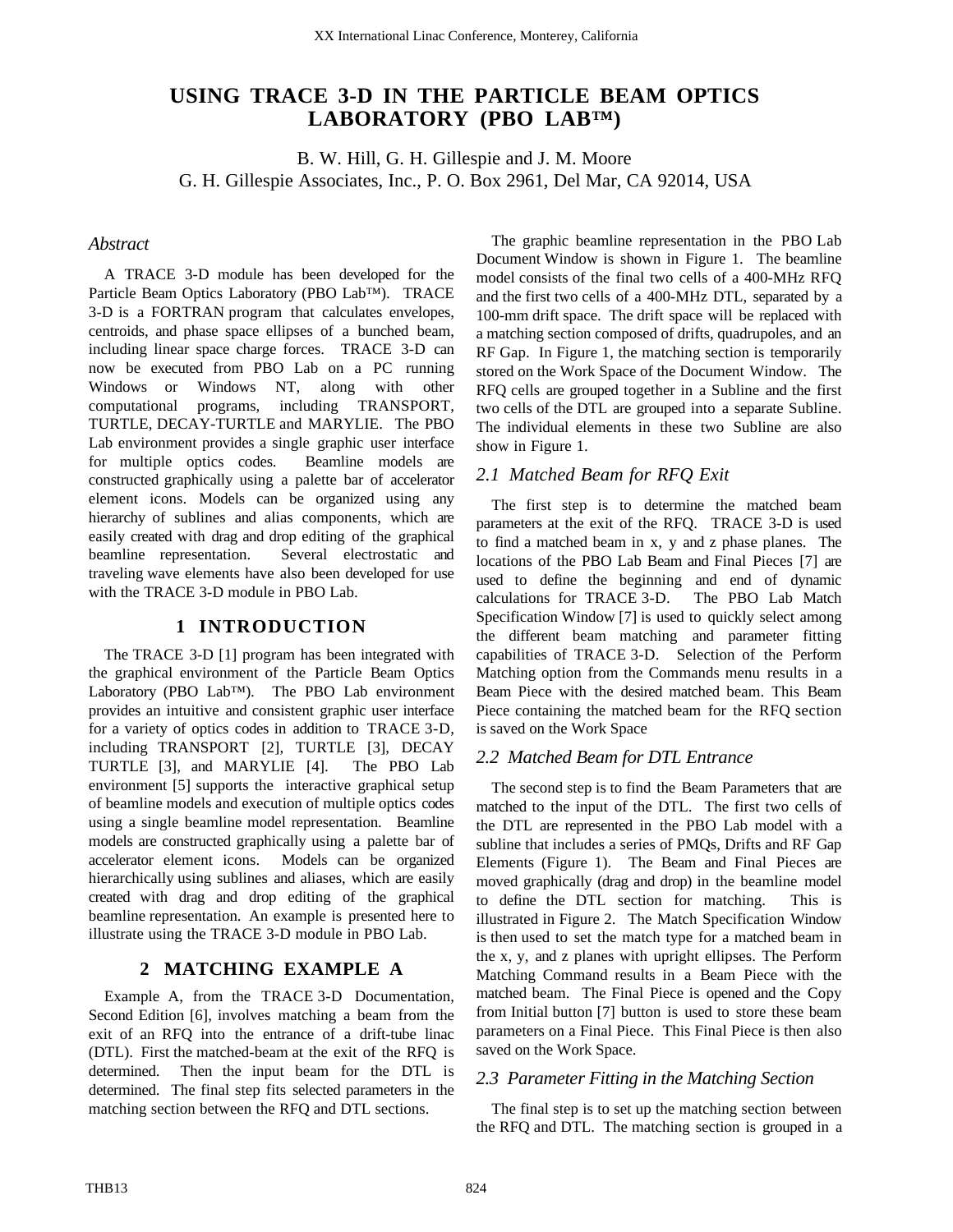Subline Piece that has been stored on the Work Space of the Document Window (Figure 1). The Drift Piece,

following the RFQ Subline in the beamline, is replaced with the matching section Subline.



Figure 1. PBO Lab Document Window and the RFQ and DTL Subline Windows for TRACE 3-D Example A.

| $-1 - 1$  | -    | 14  | -<br>Beam | I<br>7.77                          | Final |     |
|-----------|------|-----|-----------|------------------------------------|-------|-----|
| RFQ CELLS | URF. | PMQ | BEAMI     | The first product from the control | FINAL | PMQ |

Figure 2. Locations of the Beam and Final Piece icons are use to define the beginning and end of dynamic calculations for TRACE 3-D.

The Beam Piece containing the matched beam for the RFQ section, which was saved on the Work Space in the first step, is added to the beginning model by dragging it from the Work Space and dropping it at the beginning of the beamline. The Final Piece saved on the Work Space in the second step is then inserted between the PMQ following the matching section Subline and the DTL Subline. The PBO Lab beamline configuration is shown in Figure 3.



Figure 3. PBO Lab beamline layout for fitting the matching section quadrupole and RF gap parameters.

The match type is set to Vary Selected Element Parameters to Fit a Desired Final (Output) Beam in the PBO Lab TRACE 3-D Match Specification Window [7]. The initial beam is the matched beam for the RFQ found in step 1 and the desired final beam at the exit of the matching section is the DTL matched beam from step 2.

Four parameters (one drift length, two PMQ strengths, and the RF gap voltage) in the matching section Subline are selected as Match Variables in the individual Piece Windows [7]. The parameters are listed in the Match Variables List Window, illustrated in Figure 4.

| Label         | Parameter Name                | Parameter Variable | Match | Value        | Unit |
|---------------|-------------------------------|--------------------|-------|--------------|------|
| DRFT          | <b>Effective Drift Length</b> | MTCH3              | х     | 0.003700     | m    |
| PMQ           | Max Magnetic Field Gradient   | MTCH <sub>1</sub>  | ×     | 160.000000   | T/m  |
| <b>RF GAP</b> | Effective Gap Voltage         | MTCH4              | ×     | 0.122200     | MV   |
| PMQ           | Max Magnetic Field Gradient   | MTCH <sub>2</sub>  | х     | $-160.00000$ | Tim  |

Figure 4. PBO Lab Match Variables List Window.

The Perform Matching Command is used to find the fitted values for the four match parameters. The Graph Beam Line command can be executed from the TRACE 3- D Command Menu in order to display the beam passing through the matching section. The resulting Graph Output Window is shown in Figure 5.